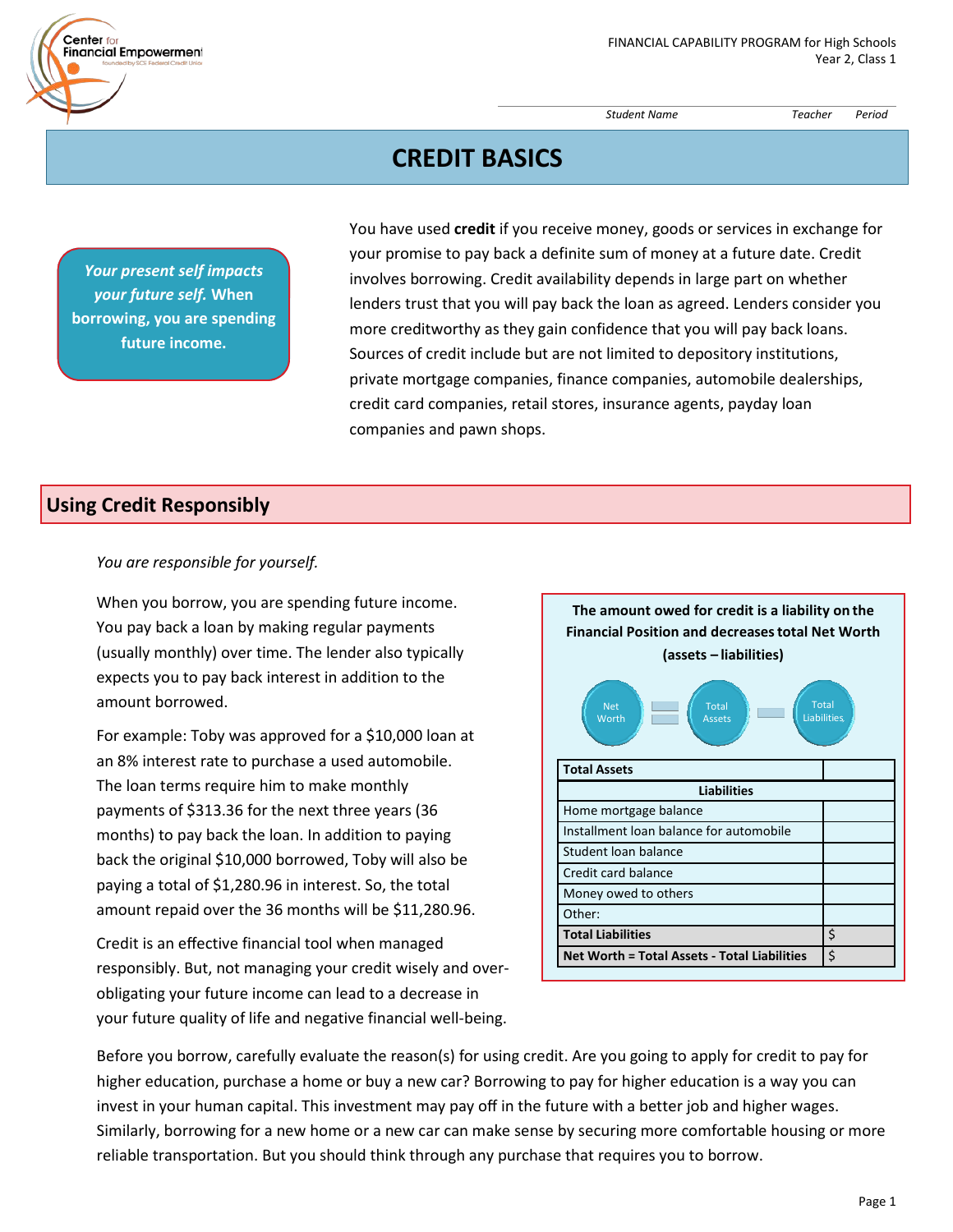Do you have the option of using your savings or maybe dipping into an investment account as an alternative to borrowing? You may discover one or both of these options are better suited for you. Examine possible penalties for withdrawing funds from your investment account. Those potential penalties may sway your decision.

Remember that a loan is a legal contract. Once you enter into this contract you are required to make payments in the future according to the agreement. Take a look at the impact that your loan payments will have on your budget. Can you manage this monthly payment along with your other financial responsibilities? Financial experts recommend that the total amount borrowed (excluding any mortgage loans) should be less than 20% of your annual net income. Your monthly loan payments (including payments for auto loans, education loans, credit card payments, but excluding any mortgage payments) should not be more than 10% of your monthly net income. Keeping the total amount of credit owed within these limits is a part of using credit responsibly.

*Why should individuals limit their total amount of debt?*

Center for

Financial Empowerment



**Credit** is when goods, services, or money is received in exchange for a promise to pay a definite sum of money at a future date. The person who is lending the money is saying, in effect, he believes the borrower is willing and able to keep his promise to pay the money back, plus interest. **Interest** is the price of money.

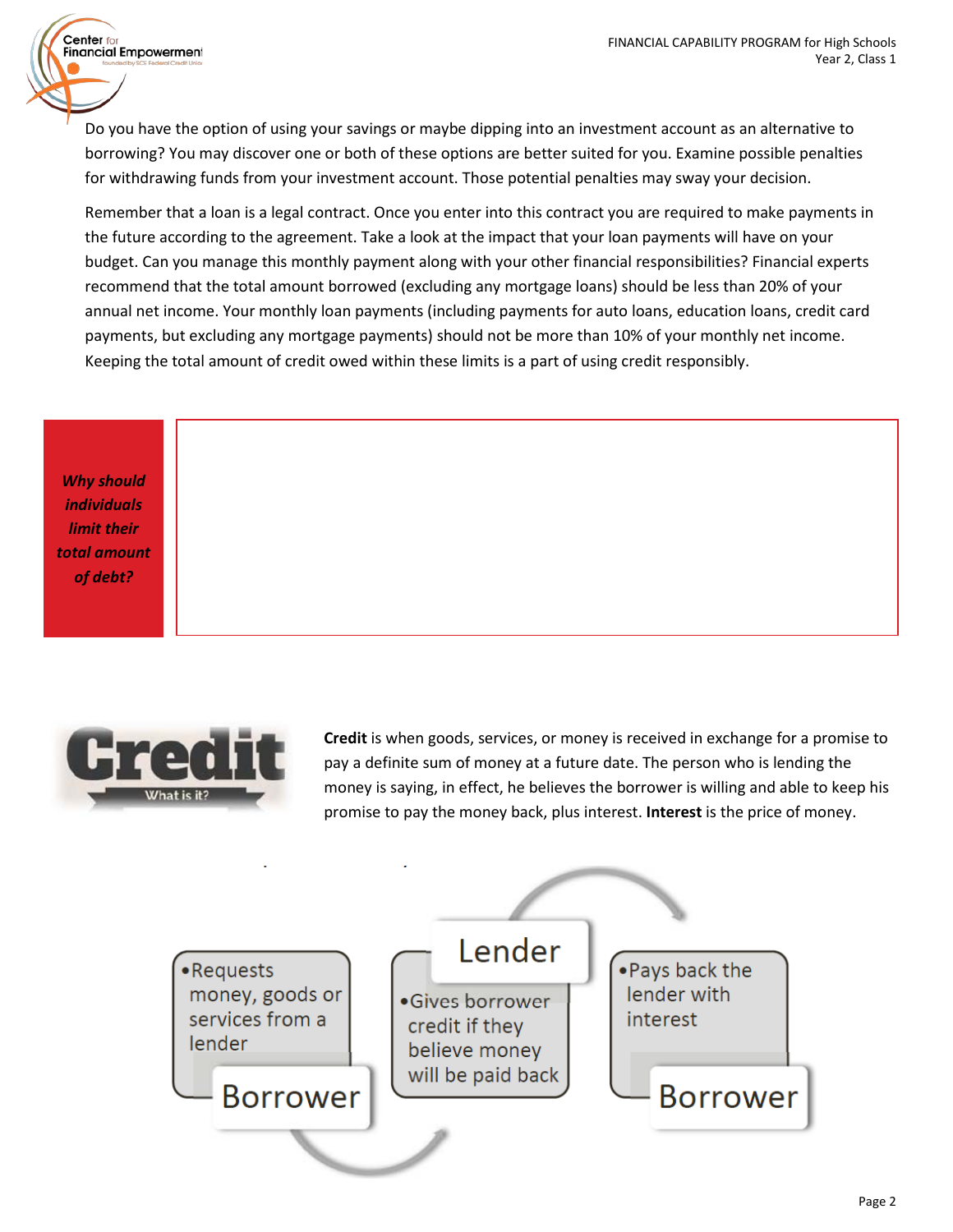

# **Types Of Credit**

There are two types of credit:

- **Closed-end credit** (also known as installment credit) is a loan which you must repay in a specified number of equal monthly payments. Examples of closed‐end credit include automobile loans, mortgages, and education loans.
- **Open-end credit** (also known as revolving credit) is extended as a line of credit established in advance, so you do not have to apply for credit each time credit is desired. Credit cards are the most common type of open‐end credit. A unique feature of open‐end credit is that you can pay the loan balance in a single payment or a series of equal or unequal monthly payments. Your lender will typically require a specified minimum monthly payment towards your outstanding balance.

*How will you use credit responsibly?*

The following table outlines examples of different types of credit and the most common sources for each type:

| <b>Type of Credit</b> | Example                      | <b>Other Information</b>                                        | <b>Most Common Sources of Credit</b>                              |
|-----------------------|------------------------------|-----------------------------------------------------------------|-------------------------------------------------------------------|
| Closed-end credit     | Mortgage loans               | Includes home equity loans                                      | Depository institutions<br>Private mortgage companies             |
|                       | Automobile loans             |                                                                 | Depository institutions<br>Automobile dealerships                 |
|                       | Personal loans               |                                                                 | Depository institutions                                           |
|                       | Education (student)<br>loans |                                                                 | Government and depository<br>institutions                         |
| Open-end credit       | Credit cards                 | There are many different types:<br>Secured<br>Retail store<br>п | Depository institutions<br>Credit card companies<br>Retail stores |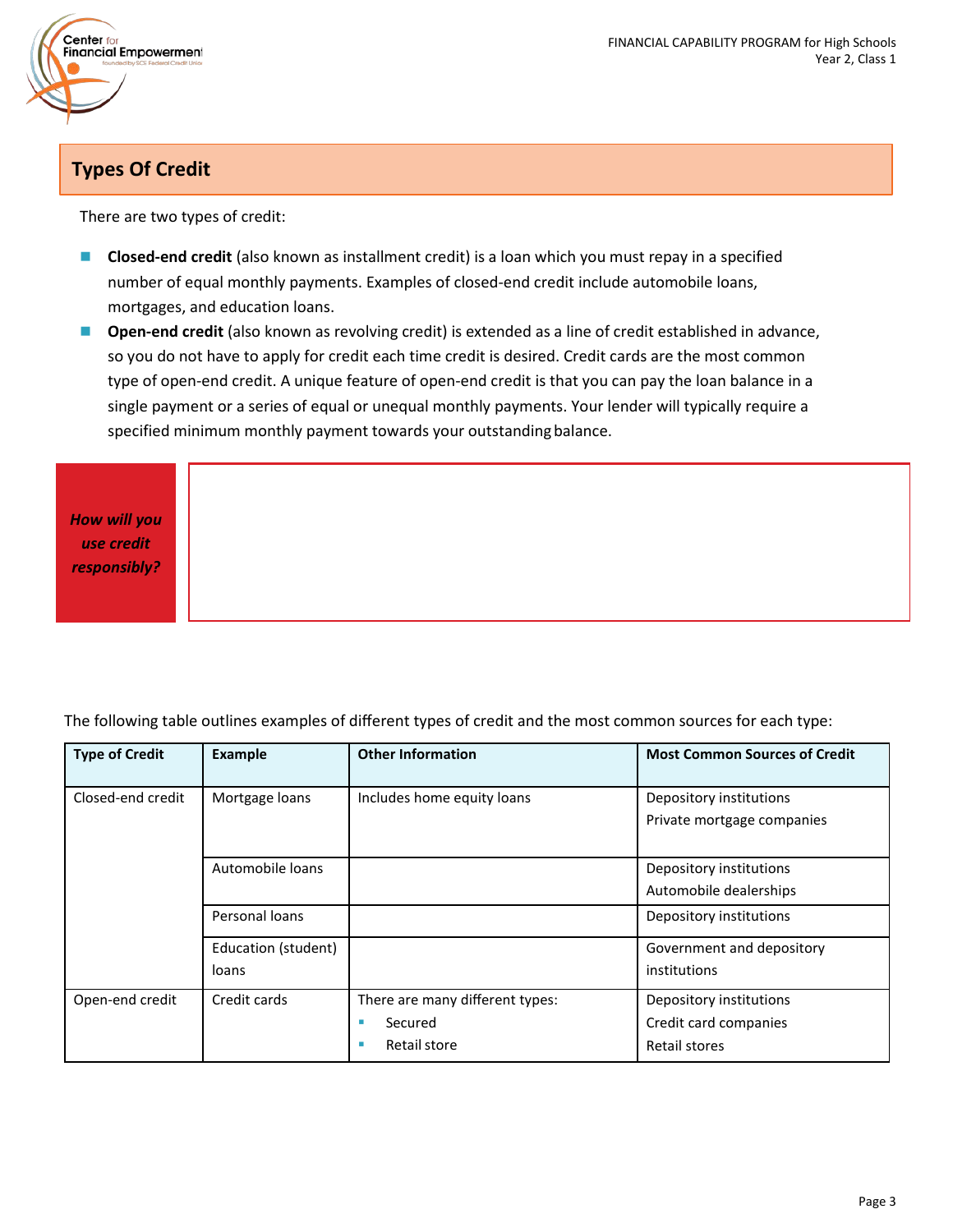

 $Center<sub>fo</sub>$ 

Financial Empowerment

A **credit card** holds pre‐approved credit, which can be used for the purchase of items now and payment of them later. In the case of credit cards, individuals can borrow as much money as needed as long as they do not go over the **credit limit,** which is the maximum amount of money that can be charged on the

credit card. Every credit card has a different credit limit amount, which may be large or small. The amount of money charged on a credit card may be paid back in one single payment or a series of equal or unequal monthly payments. However, *interest* is charged to a credit card each month the amount of money owed is not paid in full. *The longer the cardholder takes to pay off the amount of money charged, the larger the total interest charges will be*.

# **Buy Now Pay Later** with interest

# Buy now‐ pay later, what's the catch?

Credit card companies require cardholders to make a **minimum payment**, which is the minimum amount of a credit card bill that must be paid monthly. However, the minimum payment is usually only a small portion of the total amount that the cardholder owes on the credit card. Therefore, *a cardholder who only makes the minimum payment every month will pay lots of interest and make slow progress toward paying off what is owed* on the credit card.

Melissa and Skylar each purchased a plane ticket for \$500 using their credit cards that charge 15% APR